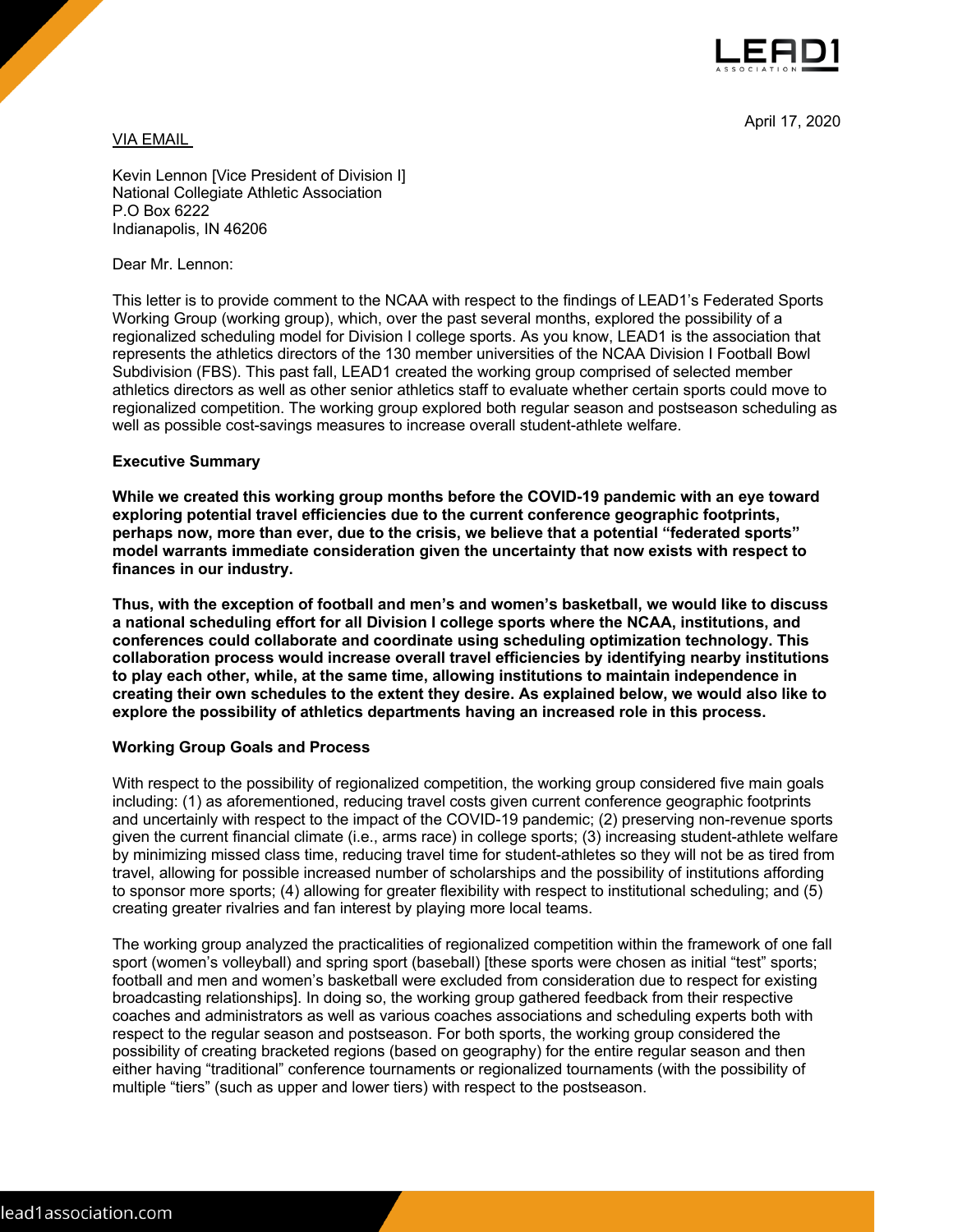

Some of the main considerations with respect to such regionalized competition included: (1) seeding the postseason tournament (e.g., depending upon the region, how to boost RPI; how would a team qualify for the conference tournament; would there be a new rating scale that values in-region opponents; would both tiers (upper and lower) each qualify for the postseason tournament); (2) maintaining the benefits of the current conference structure, which would allow certain conference rivalries to continue (plus some conference structures currently do not require air travel); (3) ensuring that schools that are more disperse in terms of geography have enough teams to play in a regionalized model; and (4) with respect to outdoor sports (i.e., baseball), considering the implications of weather and climate (possible increased travel and operating costs for outdoor sports because regionalized competition may not be possible in northern climates in the early spring).

## **Working Group Suggestion: Discussing the Creation of a National "Opt-in" Scheduling Model**

To maximize the number of travel efficiencies during the regular season, with the exception of football and men and women's basketball, the working group would like to discuss a national scheduling model (where schools can choose to "opt-in" to the extent they desire) with respect to both conference and nonconference scheduling and the continuation of "traditional" conference tournaments with respect to the postseason for all Division I college sports. To do so, the NCAA, conferences and institutions could coordinate their existing scheduling practices in order to build multiple schedules in one single environment. The working group has found that the process of building schedules in the same environment has already been employed for certain sports across several conferences in the industry.

Moreover, given that institutions generally prefer to independently build their own schedules, this process would serve to provide information with regard to where certain travel efficiencies (i.e., potential travel costs and time savings) exist and then based upon that information, as aforementioned, schools could collaborate and create their own schedule to the extent they desire. At the same time, because coaches typically schedule games based upon their preexisting relationships with other coaches, and given the challenges that now exist due to the COVID-19 crisis (coupled with the already existing need for greater scheduling efficiencies), we would like to explore the possibility of athletics departments having an increased role in this process. This would ultimately provide institutions with greater oversight in the scheduling process (as opposed to coaches merely relying on preexisting relationships).

In this vein, overlaying multiple conferences (and sports) in the same space would increase the number of travel efficiencies. As an example, if a university (for any particular sport) located in the Mid-Atlantic traveled to play an institution in the Midwest on a Friday, it would make sense from an efficiency standpoint for that Mid-Atlantic university to play another (a second) Midwest institution that Sunday. If, however, the second Midwest institution had already scheduled a game that Sunday (whether conference or non-conference), that efficiency opportunity (a second game on the same trip) would be lost.

On the other hand, an alternative model, such as a strict form of regionalized bracketing, which, as mentioned, the working group considered, could create unintended consequences such as the possibility of increased travel costs for individual schools. For example, the two closest Big Ten institutions to Indiana University are the University of Illinois and Purdue University, however, both are in separate football divisions within the conference. Therefore, a model that is too specific (with regard to geographical lines of demarcation) would not necessarily allow for the closest institutions to maximize the number of playing opportunities.

Within the framework of a national scheduling model, seeding the postseason would also be critical. Rating Percentage Index (RPI), a metric used to rank sports teams based upon a team's wins, losses and strength of schedule has been primarily used for seeding purposes. As more data has become available (industry-wide), however, there are additional metrics that could help account for any disparities in scheduling. For example, current ranking metrics exist (not commonly employed due to the reliance on RPI) that could compare one team's 25 wins and six losses with another team's 20 wins and 11 loss record and algorithmically decide the "better" team based upon available data. At the same time, scheduling optimization technology could also be used to examine travel efficiencies in the postseason.